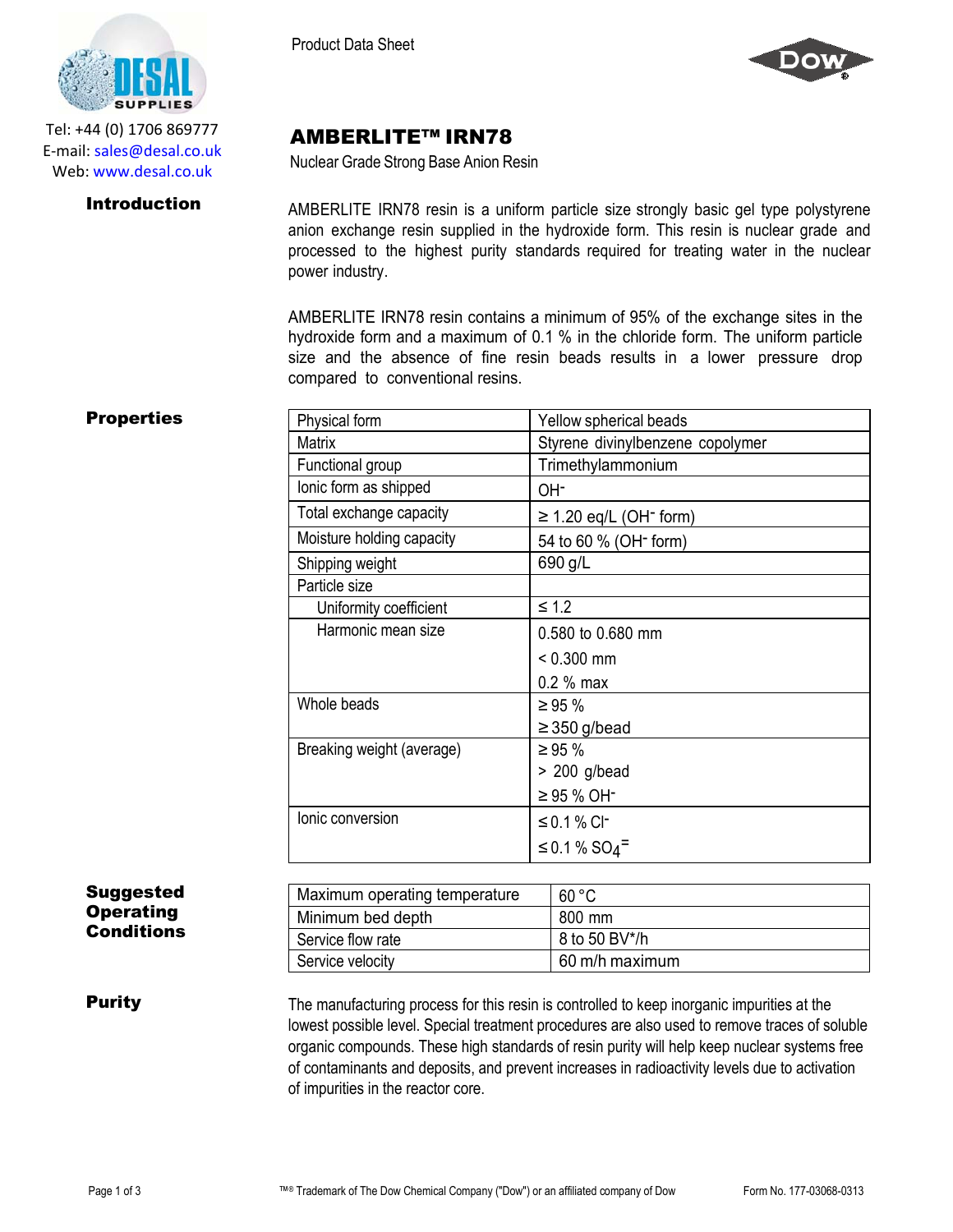| <b>Purity</b> | mg/kg dry resin |  |
|---------------|-----------------|--|
|               |                 |  |
| Al            | $\leq 50$       |  |
| Ca            | $\leq 50$       |  |
| Co            | $\leq 30$       |  |
| Cu            | $\leq 10$       |  |
| Fe            | $\leq 50$       |  |
| Hg            | $\leq 20$       |  |
| K.            | $\leq 40$       |  |
| Mg            | $\leq 50$       |  |
| Na            | $\leq 50$       |  |
| Pb            | $\leq 10$       |  |
| Total Cl      | $\leq 500$      |  |
| SiO,          | $\leq 100$      |  |
| Total SO4     | $\leq 600$      |  |

**Applications** AMBERLITE IRN78 resin has proved highly effective in the following applications:

### **Primary water treatment:**

AMBERLITE IRN78 resin is very effective in removing 131Iodine and 133Iodine as well as traces of chloride contamination from reactor coolant systems. It is also useful to control the boron level in the primary system.

### **Radwaste treatment:**

AMBERLITE IRN78 resin is very effective in removing radioactive anions such as 131Iodine and 133Iodine from waste systems.

### **Decontamination:**

AMBERLITE IRN78 resin removes anionic radioactive material from spent decontaminating solutions.

### **Steam generator blow down purification:**

AMBERLITE IRN78 resin is effective in removing anionic impurities from secondary streams in the presence of ammonia, morpholine or other amines at elevated pH.

**Hydraulic** Characteristics

### **Resin handling**

To maintain the high purity of nuclear grade resins, deionized water should be used for all resin handling. If the resin requires backwashing, the bed should be expanded a minimum of 50 %. See figure 1.

Figure 2 shows the approximate pressure drop for each meter of bed depth of AMBERLITE IRN78 resin in normal downflow operation at various temperatures and flow rates. Pressure drop data are valid at the start of the service run with clear water.